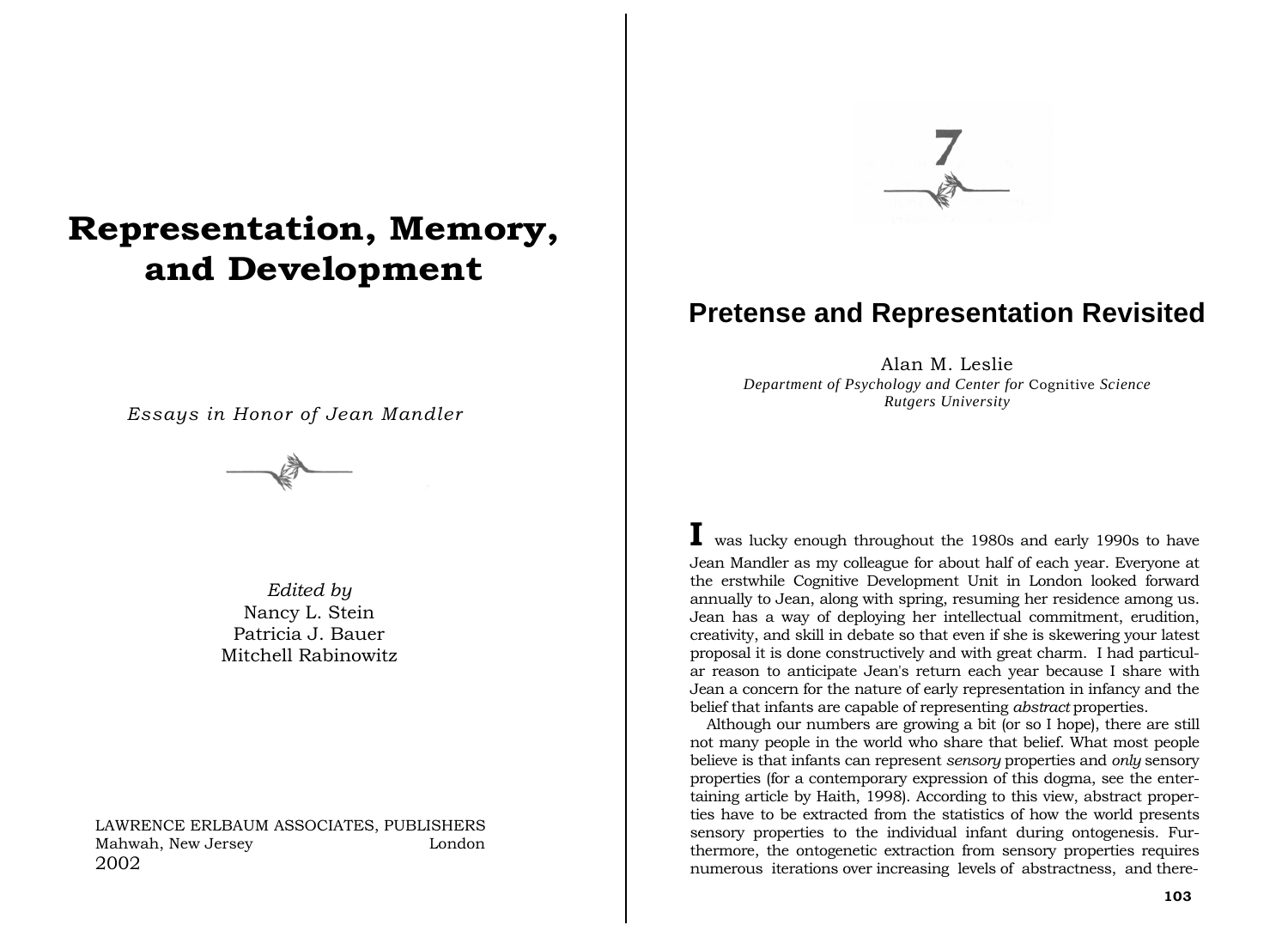fore c oncept acquisition proceeds by stages. The upshot is that abstract concepts, really abstract con cepts, w ould not, shoul d not, and perhaps cannot, be present early i n life.

Like Jean, I have focused on a set of highly abstract conce pts that are present early in life in the hope that one might be able to understandhow such a thing is possible. Rather th an start with a precon ceived ideaofwhat an abstract concept is, we should be prepared to learn from our studies what such a thing might be. Rather than take as our p oint of departure t he rule that early abstra ct concepts are i mp ossible, we s houldbe prep ared to discover whatever nature is prep ared to reveal. Although Jean and I disagree on m any things, on these poi nts we agree and are kindred s pirits. In 19 8 7, I p ublished a new t heory of o ur ability t o pretend (Leslie, 1987); this h as come to be called the *metarepre sentational the ory* of pretense. I want to revisit some issues that article r aised andask the following: What does our ability to pretend tell us about the n ature of early abstract concepts?

Why would anyone think that the *ability* to pretend should tell us *an ything* about con cepts? The answer is tw ofold. First, the heart of the metarepresentatio nal theory is the claim that the emergence of pre-tense depends, not on the emergence of a new ability as such, but on a new concept, specifically, the c oncept PRETEND.1 Second, the conce pt PRETEND makes an interesting case study because it is, *in fa ct,* a mental state concept. If these claims are c orrect, the n children as young as 2 years old who pretend must possess at least one mental state co ncept. I stressed t hat PRETEND is *in fa ct* a mental state concept for a reas on. I donot want t o prejudge the question of whether 2-year-olds, i n understanding pretense, understand that pretense is a mental state. Actually, I doubt whether 2-year-olds know that pretending really is amental state; fortu nately, they d o not need t o k now this to possess the concept.

I learned from Jean that, when it c omes t o the existence of early abstract concepts, there are always two paths one <sup>c</sup> an follow. One path is to decide without further ado that a child with minuscule encyclopedi cknowledge of t he world and with extremely limited general reasonin g power could not possibly possess abstract conce pts. The other p ath is to investig ate early c oncepts with a n open min d: If we find that a child withno encyclopedic knowledge and little ge neral reasoning can nevertheless possess a mental state conce pt the n we will no doubt learn from th at child something we did not k n o w about the nature of concepts.

## **ACOMPARISON OF BELIEF AND PRETENSE**

Here is the basic idea I argue: Although in accounts of be havior there areusually trade-offs between process and representation that make their effects hard to distinguish, someti mes it is possible t o distinguis h between the two. I argue that the case of *beli ef* vers us *pretense* provi des such an example. We find that the ability to *have* a *belief* rests o n a modeof processing, whereas the ability to *h ave* a *b elief ab o ut a b elief* rests on a representation or concept of belief. By contrast, in the se nse corresponding *to having a beli ef,* there is no such thing as *havi ng apretense,* nothing for the case of pretense that rests on a s pecial mode of processing. I nstead, the ability to pretend rests on a special representatio n.

Consider the case of *belief. I* start with an assumption that should be quite uncontroversial: there is a big difference between *having a beli ef* and *having a beli ef about a beli ef.* N o one has yet developed a detailed cognitive m odel of exactly what it means for an organism t o h ave a belief. However, "having a belief" is a state defined by how a represe ntationis processed (or how an organism is dis posed to process arepresentation). If a given re prese ntatio n is processe d in o ne way, the n the organism *believes*  whatever the representation represents; processed anot her way, t he organis m *desires* it, and so o n for different modes of processing for each distinct mental state. What we lack is de-tailed understanding of what differentiates these different modes. However, in eac h c ase, t he c ontent of t he representation will express t he c onte nt of the c orrespon din g mental state. Thus, t he c o mmonsense n otion of h avin g a belief is shorthand for a particular kind of processing mode within a cognitive system; the details of the <sup>v</sup> arious processing m odes that are possible determine the range of mental states in which the organism is capable of being. N o doubt the reason this assumption is uncontroversial (extreme reductionism aside) is that it says so little; that's fine, however, because it says en oug h for these p urposes.

By contrast with merely having a belief, the ability to have a belief about a belief requires so mething beyond a m ode of processing: it requires a specific representational ability, namely, it requires possession of the concept BELIE F. At least, this is the case in the sense of "belief about a belief" that is intended in "theory of mind" research. In "the ory of mind" research, we are con cerned with the recursive ability of someone to have a belief that someone believes t hat *P*. The reasonfor this is straig htforward. If I am to believe t hat someone believesthat  $P$ , then the second occurrence of believe is part of the content of my belief, a nd t herefore part of t he representatio n t hat I am processing, *as* a belief. Because representations like this are c onceptual, that is, composed of concepts, the n, to represent a belief as a belief, I must

<sup>1</sup> I write concepts in uppercase and italicize t he property or relatio n to which the concept refers. I take concepts to be symbolic entities in a cognitive system, and assume that they represent or designate properties or relatio ns "in the world."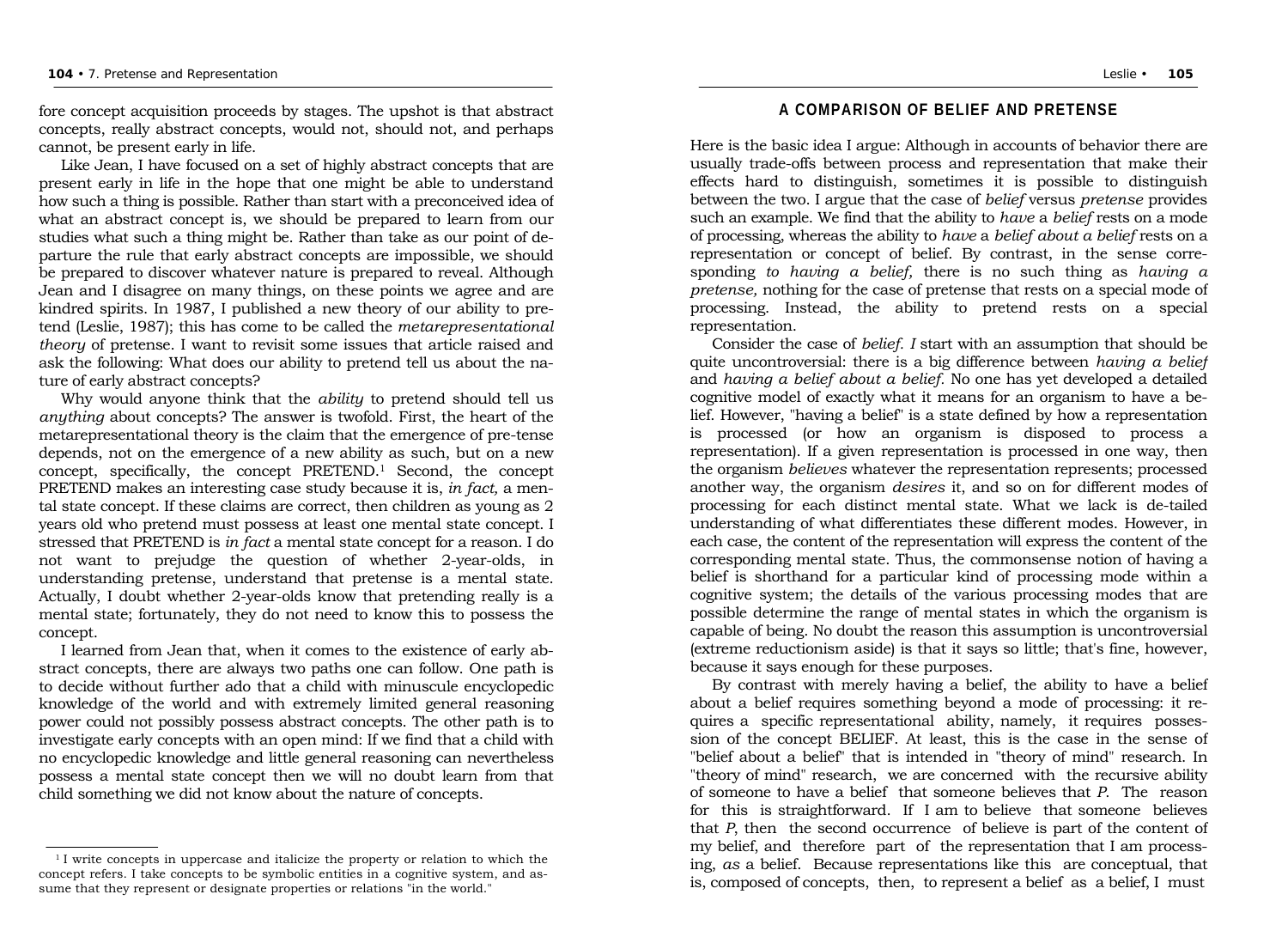use the concept BELIEF This reasoning sounds more complex than it really is. This is because in "theory of mind" research we are concerned with the ability of A to attribute a belief to B. When A does this, A has a belief, namely the belief that B has a belief. The term *belief* occurs twice but in different guises, once as the *ability* of A to have beliefs, and once in As *representation* that B believes something. Let's make it simpler. If A attributes to B the property of *being a dog,* that is, A believes that B is a dog, then A possesses and uses the concept, DOG. As psychologists, we might, of course, have the usual worries about whether A *really* attributed to B the property of being a dog specifically, and thus whether A really has the concept DOG specifically, as opposed to some other concept whose extension overlaps dogs; or, if we believe that concepts depend on inference drawing, we might worry whether A is really able to draw some fancy dog-related inference about B, and so on. If we cannot satisfy ourselves on these worries, then we will not be satisfied that A really has the belief that *B is a dog* as opposed to some overlap-ping and similar, but not quite, *B is a dog* belief. Conversely, to the ex-tent we can satisfy ourselves, we will grant A the concept DOG. The case of BELIEF is not fundamentally different from the case of DOG. Similar reasoning, attended by similar worries, lies behind the familiar claim that when 4 year-olds pass the "Sally and Ann" false belief task, they attribute a belief to Sally, and that *therefore* they must possess and use the concept BELIEF.

Accepting the aforementioned assumptions, which I take to be uncontroversial, the following picture for *belief* emerges. Even young infants can *have* beliefs. However, they are not able to have beliefs *about* beliefs. Taking young infants as illustration for my argument is not at all critical. Some writers, for example, Haith, 1998, object to the idea that young infants can have beliefs, although Haith, given his beliefs, should at least grant that young infants have sensory beliefs. No matter; my idea can be illustrated just as well if we consider 1-year-old infants or adult monkeys. My point is that *the capacity to have beliefs should be developmentally and phylogenetically prior to the capacity to have beliefs about beliefs.* The capacity to have beliefs is just the capacity to have any kind of representational thought at all, to have any concepts whatsoever. Such a broad capacity can exist in many forms and to many different degrees and no doubt stretches far back in human ontogeny and far down in phylogeny. To have beliefs about beliefs, on the other hand, is a very specific capacity and demands that an organism possess a specific concept, namely, BELIEF. Which organisms possess this concept is an empirical question and we do not know the answer. However, it looks likely that there will be only one or two species other than our own who will turn out to possess this concept, or perhaps

none at all other than our own. Likewise, the question of when in human ontogeny BELIEF becomes available is empirical and remains controversial. However, there would be wide agreement, based on research over the last 15 years, that it is not later than 4 years and not much earlier than 2. In either case, there is a long period in which the normally developing human enjoys a capacity to have beliefs but lacks the capacity to have beliefs about beliefs. And that period may be very prolonged in abnormal development, for example, in Kanner syndrome (autism).

Although there are similarities in the "logic" of the attitudes of pretending and believing (see Leslie, 1994, for discussion), there are striking dissimilarities in their natural histories. There seems to be no prolonged period in which a child is able to *"have a pretend'* before she is able to have beliefs *about* pretends. In fact, as I pointed out elsewhere (Leslie, 1987, 1994), the capacity to pretend seems to appear at the same time as the concept PRETEND, around 22 to 24 months. The principle piece of evidence for this is the "yoking" between the appearance of solitary pretending, in which the child plays all by herself, and the appearance of the ability to recognize pretense in other people, in which the child shares pretend play with another person. The ability to recognize pretense in others, and thus to share pretense, would be a truly remarkable ability at almost any age but it is intriguing to find it emerging as early as the 2nd birthday. At least it would be intriguing were we not inured by familiarity to the everyday miracle of early verbal and nonverbal communication. However, interesting although the ability for solitary pretense is, and interesting although the ability to recognize pretense in other people is, the fact that these abilities emerge together in development is the most intriguing fact of all. How odd then that students of early pretense prior to Leslie (1987), most prominently, Piaget (1955), apparently never noticed, or at least never commented on, the social nature of early pretense. Did Piaget, who spent much time on the carpet with his three children, making the most intricate and insightful observations while interacting with them, never join in their pretend play?

The yoking between solitary pretense and the recognition of pre-tense in others suggests that, in sharp contrast with the case of belief, *there is no developmental priority of the capacity to have pretends over the ability to have beliefs about pretends.* And the reason for this is straightforward. The human ability to have pretends actually consists in the employment of the concept, PRETEND. This striking claim lies at the heart of the metarepresentational theory of pretense.

Before discussing this claim more closely, let me say a word about phylogenetic priority. It is wholly an empirical question whether species other than our own can pretend and, if so, whether the same or similar mechanisms underlie their pretense. At this time, it seems to me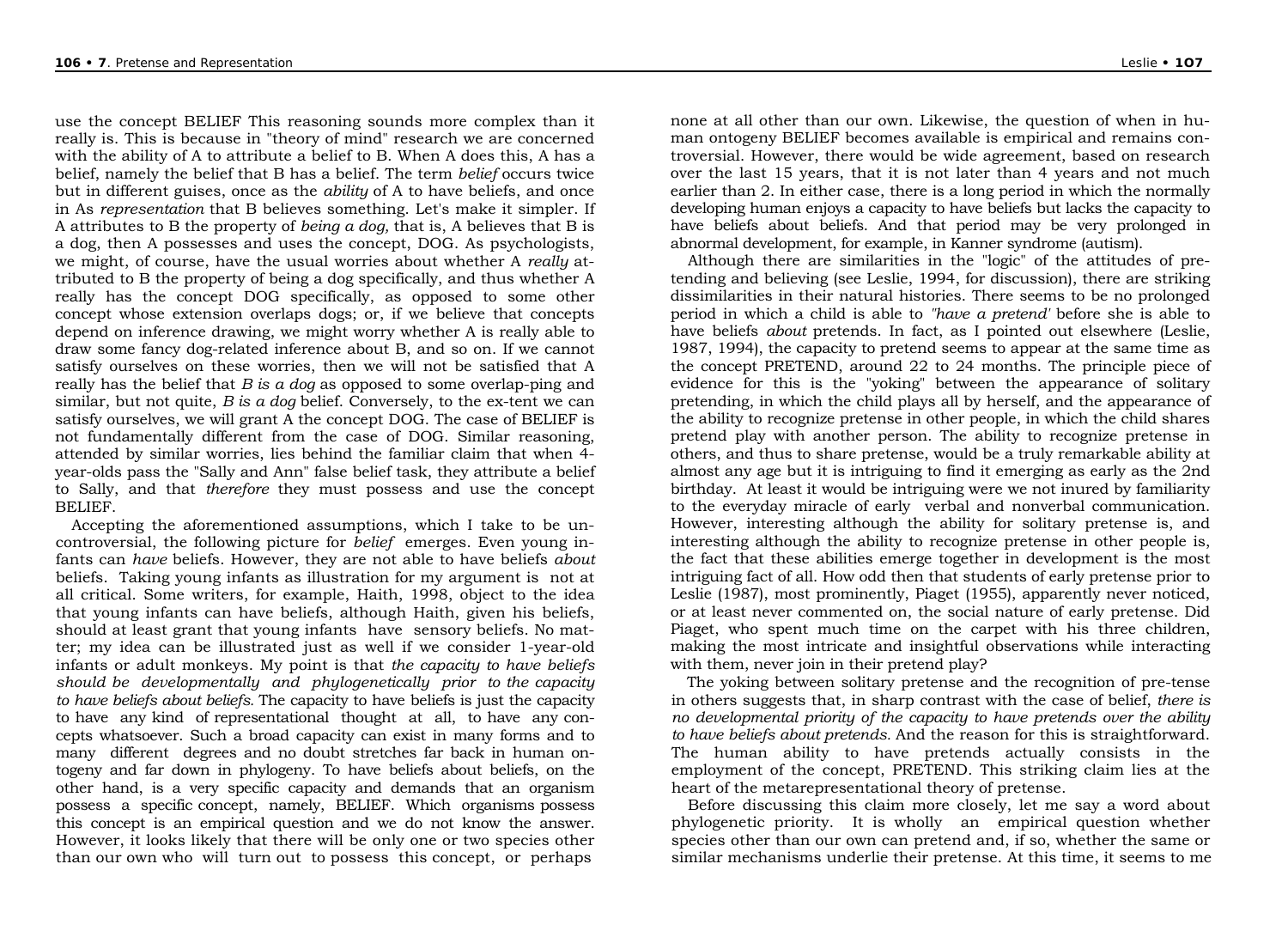that the evide nce for an ability to pretend in other spe cies is not compelling, although not surprisingly the best anecdotes feature great apes (e.g., Whiten & B yrne, 1988). As far as I k n o w, there is not eve n a hint that anot her species mig ht rec og nize pretense in c onspecifics. Of course, o ne might take a totally superficial, behavioral approac h to thequestio n and advance examples like kittens chasing balls of wool, " pretending" to hunt. But then o ne has to ask oneself whether the kitten is pretending t hat the ball is a mouse, a squirrel, or any definite thing at all? Does the cat ever pretend t hat the mouse gets away, perhaps with a broken leg? Or one shoul d ask, given that c ats care and know a l ot about b owls of milk, d o c ats ever pretend that an empty bowl contains milk? How surprised would one be t o return home one day t o findone's cat pretending t o lap mil k from an empty bowl, perh aps stopping every so often to l ook up at one askan ce? S uch a marvelous cat would s urely be Puss-in-Boots. He might at any moment begin to talk to us. The point about chasing balls of wool, of <sup>c</sup> o urse, is that cats have spe cialized mechanisms for hunting prey and these mechanisms are engaged by any right-sized object rushing past the m. That cats shoul d be so designed allows for the practice and honing of their survival-critical skills. Their ability for pretense is specialized aroun d this topic. This specializati on stands in marked contrast to the human capacity for pretense which is not at all limited t o a few topics but is instead *pro ductive:* the rule for human pretense, at any age, is that whatever we can think about, we c an pretend about. The pr oductivity of h uman pretense strongly s u ggests that a quite different cognitive mechanism underlies our ability, than the mechanisms underlying putative cases of spe cialized " pretending" that may be found i n other s pecies. Nevertheless, the question con cerning the ability for pretense in other species and the nature of underlying mechanisms is, and remains, entirely ope n.

#### **PRETEND AND THE ABILITY TO PRETEND**

Why would we be so designed that our ability to pretend depends on aconcept rather than on a processing mode? There are two p oints that I should clarify before I s uggest an answer to this.

First, the claim t hat pretend pl ay depends on the concept, PRETEND, is intended to be an empirical claim. It is not a cl aim that the nature of pretense m akes it *logic ally* ne cessary that we be so designed. I see n o reason to sup p ose that a pretendi ng creature *mu st* be designed wit hPRETEND as one of its concepts rather than with a special mode of processing. However, I believe it is a fact that we are s <sup>o</sup>"designed." We coul dconceivably be c onstructed s o that every now and the n one of our representatio ns *R* enters a spe cial processing mode s uch that we then

"have the pretend that *R."* Such an eventuality would be entirely analogous to occasions in whi ch *R* enters t he belief processin g m ode (for whatever reason) and we find ourselves "having the belief that *R."* It is conceivable that pretending might have w orked that way. It is further conceivable t hat, for example, after a period i n our lives i n which we are thus able t o " h ave pretends," t h at is, en g a ge i n s olitary pretense, we somehow or other come to acquire the concept PRETEND, whereon we become able t o recognize pretense i n other people and t o realize t hat we can share pretend play with the m. Alt hough this is conceivable, and in fact, is the way that we are designe d with respe ct to *belief,* I don't think that, *as a m atter of empiric al fa ct,* it works that way for pretense. Recognizing this fact leads to a num ber of fruitful insights abo ut our cognitive organization.

Of course, if it is a matter of fact that our ability to pretend depe nds o n the concept PRETEN D, the n a number of things follow logically. These entailments c an be used to help di ag nose the presen ce of theconcept, which brings me to the second point I want to clear out of the way. *Pretending* is a proposition al attitude and, in common with other such attitudes, it takes a propositi on as its object and this object becomes *opa que* in the attitude context.2 I n my 1987 article, I use d this logical conseque nce to understand some of the representational p henomena underlyin g early pretend play. I c oined the term *decoupling* to refer t o t hese phenomen a. I l ater develo ped s o me of t hese i deas ( Leslie, 19 9 4) t o sh o w how pretend play can be un derstood as an *infere n cing* process in which the inferences "respect" the dec oupling structure in pretend metarepresentations. Thus, o ne mig ht reasonably ask, is s uc hinferencing n ot a spe cial process that is necessary for pretense? I think de c oupling and its related processing are necessary for pretend play but that they are not special to pretense. Decoupling is required for a num ber of other abilities, including other "theory of mind" abilities such as false belief, and plausibly for vario us other kinds of hypothetical re asoning, and perhaps even other things—see Cosmi des and Tooby's (2000) interesting discussion. Furthermore, as well as not being spe cial to pretense, I don't think that de coupled processin g is sufficient to give rise to *our* pretend ability (although it might be for some other creature's).

Now I need t o introduce a key distinction that has only bee n partly explored. There are two diverge nt, altho ugh not unrelated, kinds of

<sup>&</sup>lt;sup>2</sup> The details of the semantics of propositional attitudes don't really matter to my account, which is just as well because philosophers and ot hers keep changing t heir minds about exactly what are the semantics. All that matters is that, whatever the semantics of propositional attitudes, that semantics apply to pretending, in t he sense of "pretending that P" discussed later.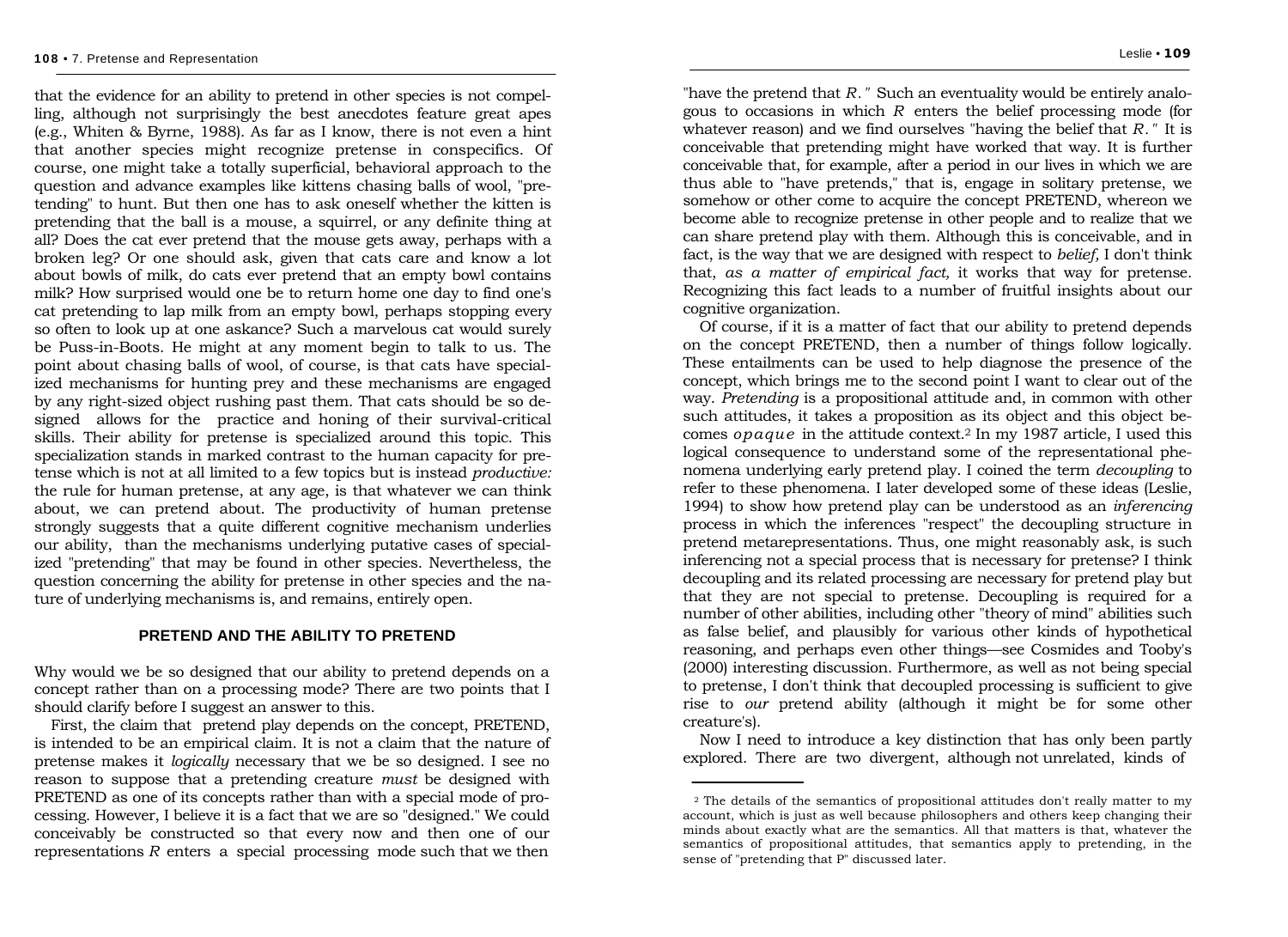pretendi ng. The first is *prete nding t odo X,* where X is an action. When I pretend to brush my teeth, what I do is produce a kind of tooth-brushinglike action but the action is fake, not the real t hing. I n this sense ofpretend, t he fake action is comp arable to pretend c andy, for ex ample. The preten d c a ndy is a kind of c a ndy-like t hing b ut, as c a ndy, t he t hing is a fake. One thing that pretend candy cannot be is real candy. Likewise, I cannot pretend to cut down a tree and by the self-same action *really* cut d own a tree.

The sec o nd kind of pretendi ng is preten ding th at P, where P is a proposition. Interestingly, in the case *of* pretending that P, P does not have to be false in the way t hat in pretending t o do X, X must be fake. For example, Leslie (1994) showed t hat 2-year-olds would readily pretend t hat an empty cup w as empty ( and for that reason pretend to fill it up again). This suggests that *pretending* that P is not equivalent to *pretending to believe t h at P.* If it was—if *prete nding t hat P* is really a case of pretending to do X in which to do X is replace d by to *believe th at P*—then the believing would have t o be fake and yo u could <sup>n</sup>'t *really* believe t hat P at the same time that you pretend that P. This line of reaso ning may underlie the intuition that some peo ple have that if yo u preten d that P, then P must be false. (I h ave encountered this claim at regular intervals in conversation over t he years; an example in print is Perner, 1995.) You should quickly be able to obtain e mpirical evidence against this idea if you get an empty cup, pretend to fill it with your favorite bevera ge, then preten d t o p our all the c o ntents over your hea d, t hen pretend t o refill the cup and then pretend to h ave a drink. In pretending t o empty the cup o ver y our head, I a m sure y ou will pretend t hat t he cup becomes empty and requires refilling. You, of course, will believe throughout that the cup is in fact e mpty, b ut this does nothing to blo ckyour pretense.

Pretending has a complex relation to action. There are many possible s ources that a fake X action might have and a pretense-related intention is only one of t hem (I might be demonstrating a golf swing to yo u, for instance). The relation betwee n pretense and action has been little studied outside of t he Pi a getia n fra mework i n whic h t he fo c us was on the increasing complexity of actions the child could string together (e.g., Fein, 197 5; McC une-Nicolich, 1981). It would be interesting to see a revived interest in the relation between action and pretense studied within a more contemp orary t heoretical framework. Actionsare mo vements performed in service of a g oal. The goal is determined by the agent who undertakes the action, which means the age nt mustrepresent the goal of the action undertaken. The representation of the goal plays a causal r ole in generating the associated m o vements (Bernstein, 1967).

An obvious hypothesis about pretend actions is t hat the g oal representation is decoupled. If so, this might ex plain why the movement u ndertaken typically does not carry thro u gh to the point in the real worl d that it would normally if it were generated by a re gular "coupled" goal representation. For example, if I h ave a normal g oal of drinking from acup, I will lift the cup all the way to my lips ensuring close contact between cup and lip (for obvious reasons). If I pretend t o drink from t hecup, typically I will stop short of contact. I may even only outline the action of lifting and drinking in a highly truncated manner of gesturin g the cup t oward my lips. However, n ot all movements performed in service of pretend play are truncated or dec oupled. F or example, if you really did, as I asked previously, pretend to pour a cup of something over your head, then probably you did actually turn the cup upside down. Observations of children pretend playing suggest that full movements and truncated "gesturalized" m o vements are interspersed. Part of what is g oing o n may h ave to do with communication if the pretense is shared, as Leslie and Happé (1989) s uggested.

#### **PRETENDING-THAT AS MENTAL ACTION**

I noted previously that pretending and believing have quite different natural histories. Believing is a state that stems fro m a mode of processing representations. Eventually in human ont ogenesis, the representations that can be belief-processed come to include representatio ns of the *believing* relation itself, namely, metare presentatio ns that feature the concept BELIEVE. *Pretending*, by contrast, does not appear to have a sta ge i n h u m a n develo p ment i n w hic h t here is a pretend m o de of pr ocessing but no con cept PRETEND. The human ability to pretend seems to depend on avail ability of the concept PRETEND. The key evidence i n this regard is that there d oes not seem to be a perio d in which the human is capable only of solitary pretense but not capable of recognizin g pretense i n ot hers. There is, h o wever, a clear a nd pr olon ged perio d i n which the human is capable only of "solitary" *believing —that* is, is capable of having beliefs—b ut is incapable of *re cog nizing* belief—that is, having beliefs about beliefs.

The fact that solitary pretending and recognizing pretending in other peo ple emerge together in development strongly suggests that the concept PRETEND is used in both cases. However, it is con ceivable that there are two entirely distinct factors: a pretend processing mode and the conce pt PRETEN D, and they just happen to develop at the sa me time. As a s cientist, I fin d t his quite <sup>u</sup> n derw helmin g, especially when I can a ccount for their yoking by not p ostulating a pretend pr ocessing m ode.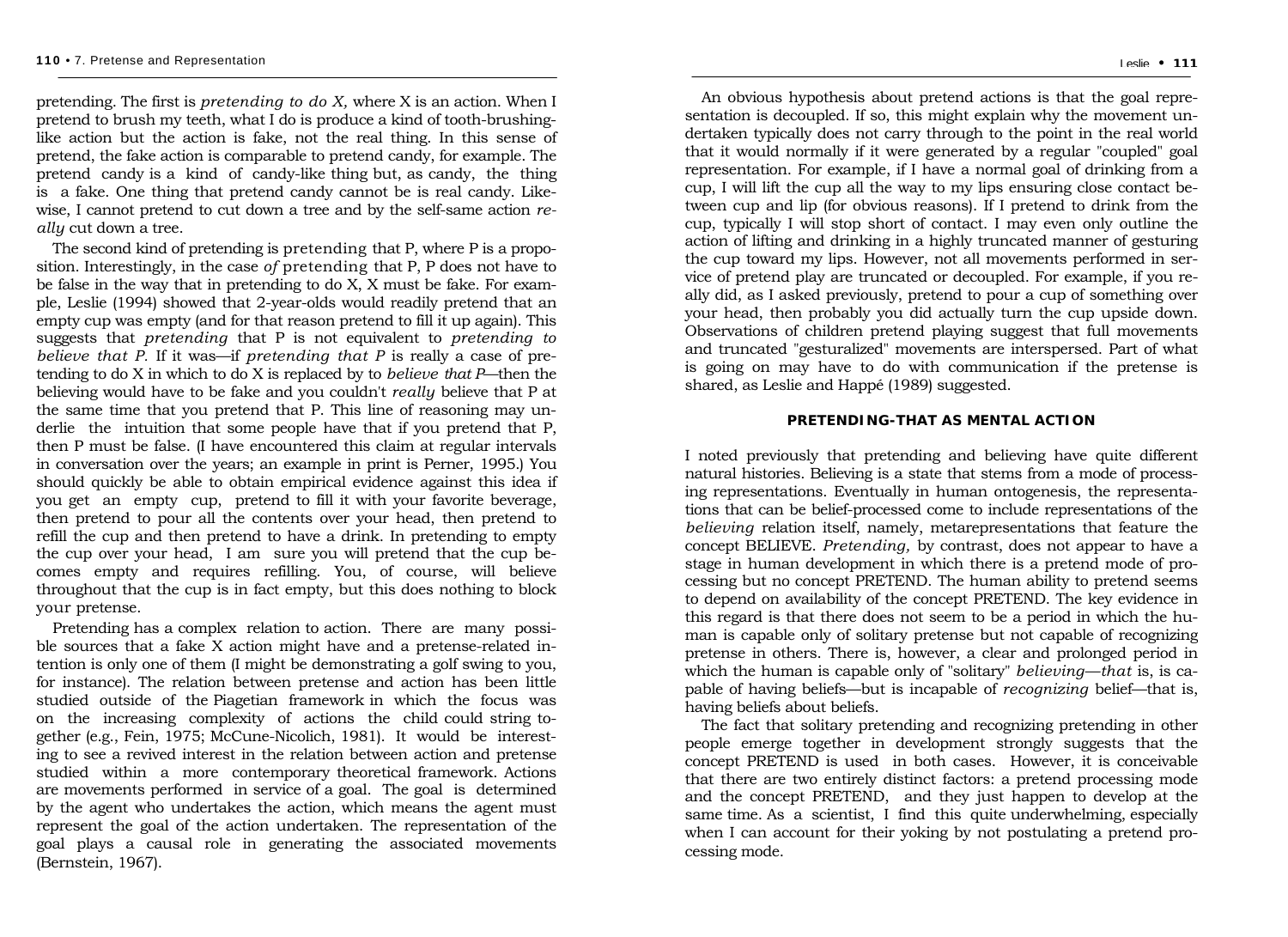However, there are m ore than j ust reasons of parsimony t o prefer the unified over a dual fa ctor ac c ount. There are further, even more striking, differences between *believing* and *pretending* that are a ccounted for by the unified, but not by the dual, factor account. Havin g a belief is not something one *does;* it is something that happe ns t o one. It is an inv oluntary state, *not* somethi ng one *decides* to u ndertake. For that reason, it is commonly the case t hat one has beliefs that one is not aware of having. Pretending, on the other han d, falls in the class of *vol*untary action; one decides to pretend that P or decides not to pretend that P—it is under one's control and it is not something that happens to one involuntarily. The voluntariness of pretense is n othing m ore than the ordin ary voluntariness with whi ch one, for example, undertakes to lift a cup or to place a m arble on the floor. Unlike believing that P, prete n ding that P is n ot something that sim ply h appens t o one, it is something that one undertakes *deliberately.* And for t hat reaso n, one is *always* aware when one is pretending. Young children, as Piaget (1955) noted, appear to be aware when they are pretending, judging by their "kn owing looks and s miles."

The properties of v oluntariness, deliberateness, and awareness that accompany *prete ndi ng-that* suggest strongly that *pretending-that* is a type of action. As we s aw e arlier, *preten ding-that* should not be ide ntified with either *pretending to do X* or wit h *pretending to believe-th at.* It belon gs t o a distinct cl ass of mental action i n w hich an a gent deliberately, v oluntarily, a nd with awareness undertakes t o h old a s pecific attitude t oward the truth of a proposition. In the case of pretending, we undertake to hold the attitude of pretending that some proposition is true. Pretending is not the only mental action of this kind that we can undertake. We can also *suppose, consi der,* im agine, *plot, memoriz e,* and so forth.

Deliberate—that is, goal directed—external, physical actions require the representatio n of their goal. Likewise, deliberate, *internal,* mental actions also require a representation of t heir g oal. Deliber ately un dertaking the external actio n of *tying l aces* requires representin g t he g oal of that actio n as o ne of tying laces and therefore requires having the concept, TIE LA CES. Likewise, deliberately undertaking the actio n of *pretending* that P requires representing the goal of that action as pretending that P And for this reason, the child who deliberately pretends uses the conce pt PRETEND-TH AT in his goal represe ntatio n. Naturally, this is also t he concept required for representing the mental state of anot her person who is pretending-that.

Recent findings on the existe nce of "mirror neuro ns" (e.g., Rizzolatti et al., 1996) s uggested that the brain uses the same representation for o ne's o wn actio n of grasping an o bject as for re presenting a similar

grasping a ction perfor med by so meone else. The s a me neurons are active in carrying out that action as in observing it being carried out by someone else. The simplest thing to ass ume is t hat the activity of the neurons in question in some way reflects the use of the con cept GRASP. O n t his assu m ptio n, it is <sup>n</sup> o s urprise t h at G RA S P refers t o *grasping,* no matter who carries it out. A similar brain organization may underlie *pretending.*  That is, we shoul d expect that there will be mirror neurons for pretending-that. However, there is no particular reason that I can see for expecting that mirror neurons for pretending must be found in the motor cortex rather than somewhere else.

The central idea of the metarepresentational theory of pretense still seems to me to be a fruitful empirical hypothesis. The human ability to pretend depends on the availability of the concept PRETEND. This concept allows t he child bot h t o pretend by himself or herself and to rec ognize pretense in other people. In both cases, the brain is, in a sense, reporting on a mental state. That is what ties pretending to "theory of mind" and makes the study of pretense s uch an intriguing case study of an e arly appearing, yet highly abstract, concept. Understan ding pretense still poses a deep challenge to past and current attem pts to understand the nature of early de veloping abstract con cepts.

### **REFERENCES**

- Bernstein, N. (1967). *The coordinationand regulation of move ments.* Oxford: Pergamon.
- Cosmides, L., & Tooby, J. (2000). Consider the source: The evolution of adaptations for decoupling and metarepresentations. In D. Sperber (Ed.), *Metarepresentatio ns:* A *Multidisciplin ary Perspective* (pp. 5 3-115). Oxfor d: OUP.
- Fein, G. G. (1975). A transformational analysis of pretending. *Develop mentalPsychology, 11*, 291-296.
- Haith, M. M. (1998). Who put the cog in i nfant cognition? Is rich interpretatio ntoo costly? *Infa nt Behavior* & *Develop ment, 21,* 167-179.
- Leslie, A. M. (1987). Pretense and representation: The origins of 'theory of mind." *Psychological* Review, *94*, 412-426.
- Leslie, A. M. (1994). Pretending and believing: Issues in the theory of ToMM. *Cognition*, *50,* 211-238. (Re printed from *COGNITION on* cognition, pp. 193-220, by J. Mehler & S. Franck, Eds., 1995, Cambridge, MA: MIT Press.)
- Leslie, A. M., & Happé, F. (1989). Autism a nd ostensive communication: The relevance of metarepresentation. *Develop ment and Ps ychop athology, 1*, 205-212.
- McCune-Nicolich, L. (1981). Toward symbolic functioning: Structure of e arly use of e arly pretend games and pote ntial p arallels with l anguage. *Child Develop ment, 52,* 785-797.
- Perner, J. (1995). The many faces of belief: Reflections on Fodor's and the child's theory of mind. *Cognition, 57,* 241-269.
- Pia get, J. (1955). *The child's* construction *of reality.* London: Routledge & Kegan Paul.